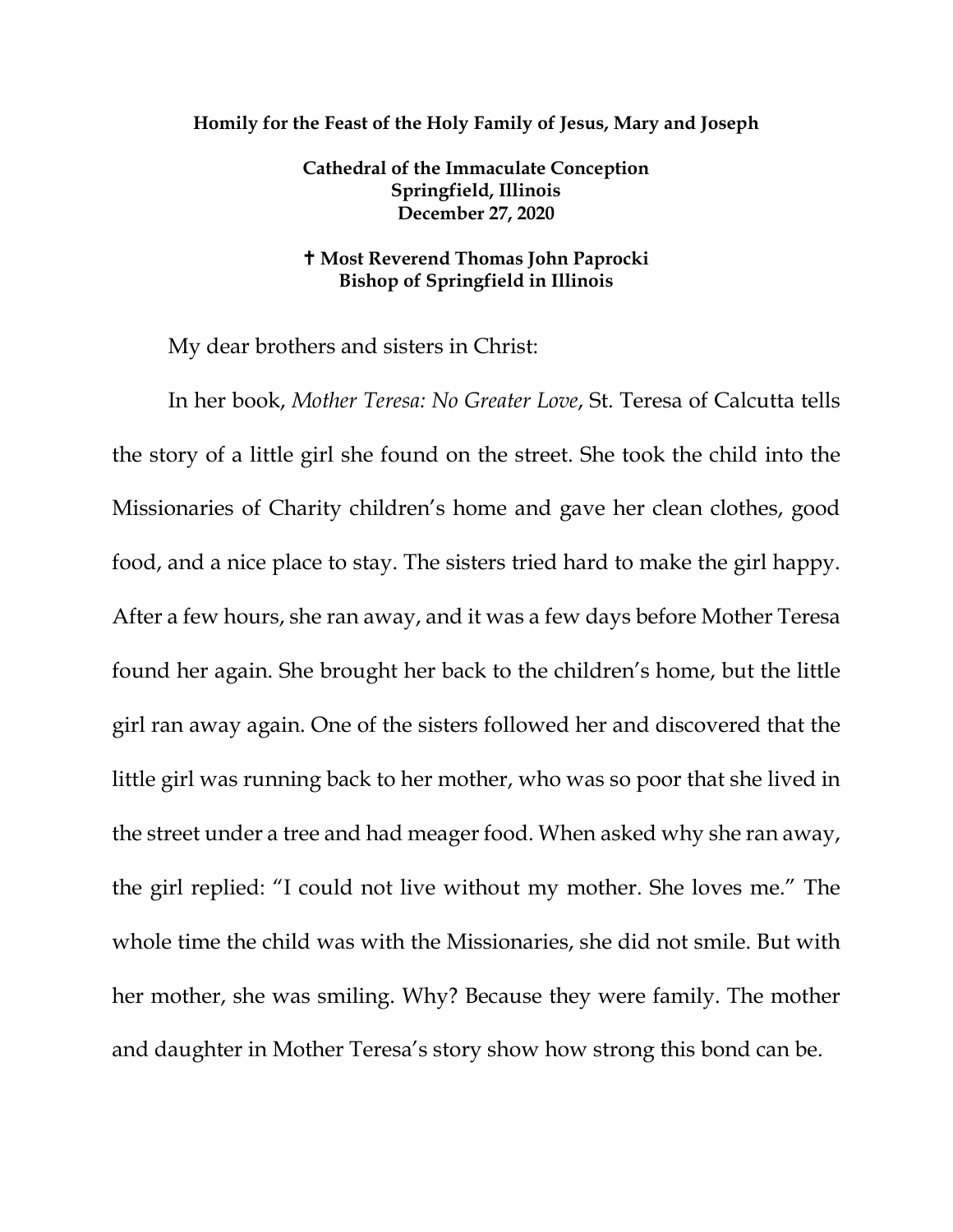Today the Church celebrates the Feast of the Holy Family of Jesus, Mary and Joseph. The Holy Family is the model of the ideal family. Their devotion to each other is unequaled, and their obedience to God is perfect.

We are called to be reflections of God's love and our families should reflect the love of the Holy Family. The mutual love we share in our homes should extend outward, to others, as an example of God's love. We must show this in all that we do and say to each other and to those outside the family.

In his book, *Understanding Marriage & Family: A Catholic Perspective*, Father Sebastian Walshe, a priest of the Norbertine community at St. Michael's Abbey in Orange, California, describes the Holy Family as a source of revelation about the family. While marriage and family life were around long before the birth of Jesus, the Holy Family holds up for us the epitome of what family life should be like. As Father Walshe explains,

When God became man, He could have assumed our nature in any number of ways. He could have come like a full-grown man, like Adam, without human generation. He could have been born of a virgin who was not married. But instead, he desired to assume our nature as part of a complete human family, with both father and mother. This simple fact of revelation already manifests a profound truth: the natural human family is the ideal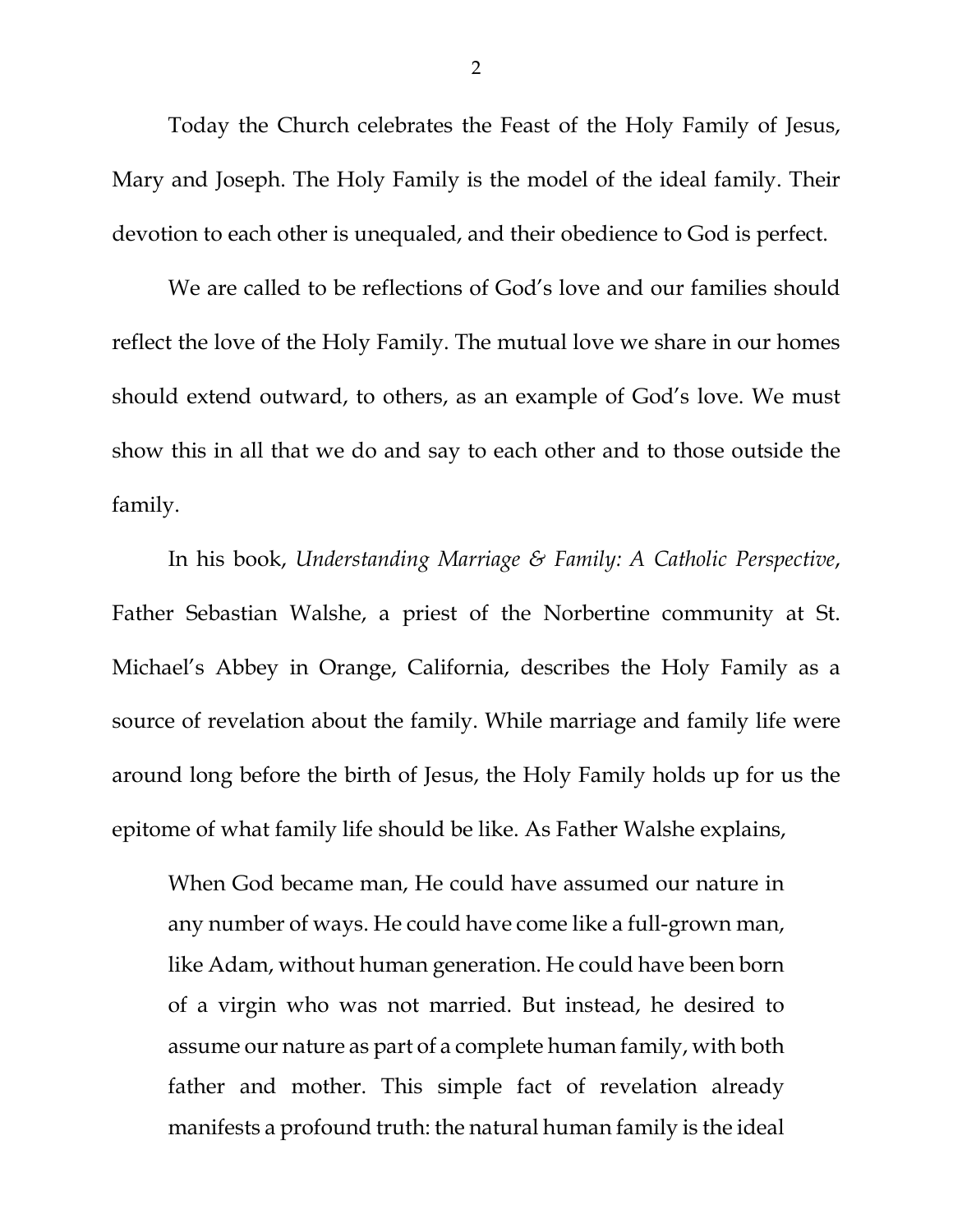place for a child to come to be and live. With all His wisdom and omnipotence, God could find no better place in which to be born and live. Attempts by modern man to find a better substitute for the natural family are destined to fail.<sup>[1](#page-5-0)</sup>

Father Walshe describes five signs marking what a flourishing Christian family should look like. Before doing so, however, he notes that it is not necessary that there be no trials or difficulties for a Christian family to flourish: "Many trials such as financial failure, tragedies from accidents, sickness, physical or mental disabilities, etc. . . . are often key aspects which allow the supernatural character of a flourishing Christian family to shine forth. Certain Christian virtues simply cannot grow to perfection without serious trials and difficulties."[2](#page-5-1)

Keeping that in mind, Father Walshe then describes the five marks of a flourishing Christian family:

# **1st Mark: Integrity**

The first mark of a flourishing Christian family is integrity, namely, that the whole family (i.e., father, mother and children) is present and active. The family is not divided by divorce, or strife between the parents or among the children. The family is often together as a whole on a daily basis. The father does not go off frequently on his own away from the family. The mother is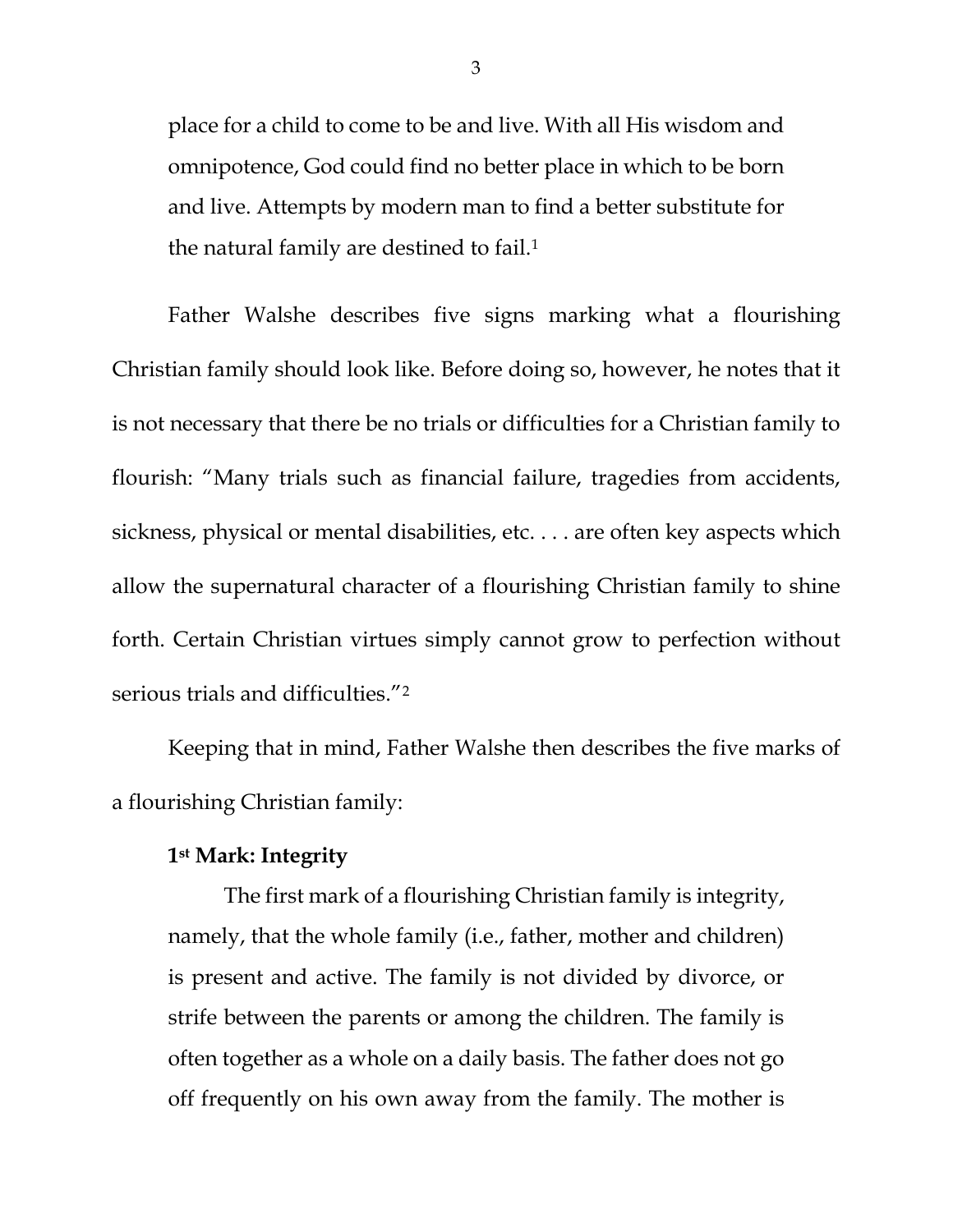not frequently away from her husband or her children. The children are not usually out with their friends apart from the rest of the family.

## **2nd Mark: Communion**

Communion . . . means that the members within the family share one life. Each person in a happy family knows, loves, is known by, and is loved by all the others. Therefore there is a mutual containment of each in each, or of all in all, by love and knowledge. . . .

## **3rd Mark: Order and Harmony**

In a flourishing Christian family, there is order and harmony.... In summary, the love of the husband for his wife leaves no doubt that he exercises his authority for her good, and that he respects her as an equal . . . Moreover, the love of the parents for the children leave no doubt that they exercise their authority over their children for their good. The wife for her part respects and supports her husband, especially in difficult circumstances. The children give honor and cheerful obedience to their parents. As a consequence, the family is able to act together as one, and work in harmony with one another. Each member of the family prefers the common good of the family to their private interests.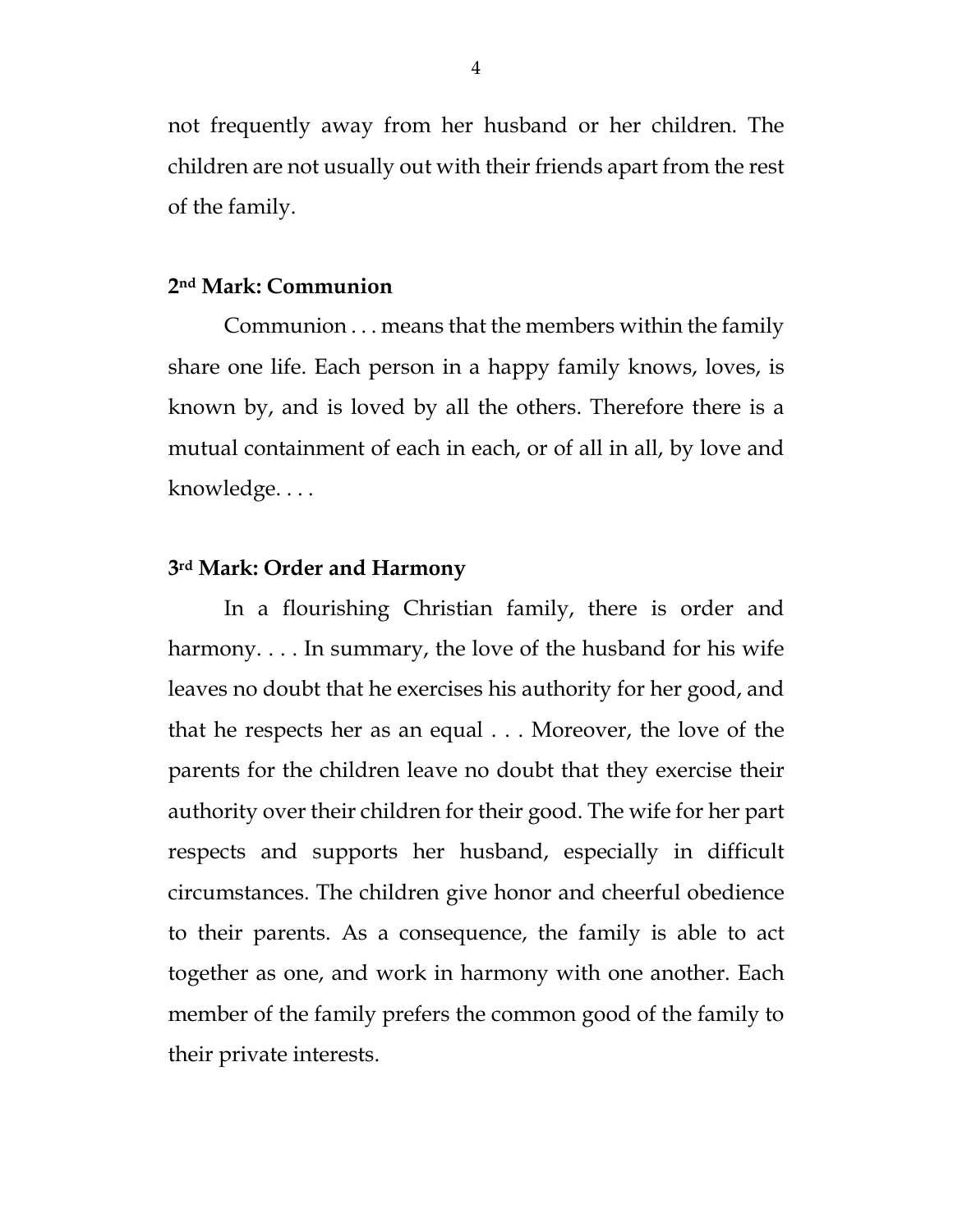# **4th Mark: Begetting New Life**

The good is diffusive of itself. In other words, goodness draws and incorporates others into its own goodness. The happy family will diffuse its own goodness in the same way and will reflect more profoundly the generative aspect of communion found in God. A happily married couple who live in a communion of love will be generous in bringing new life into the world and communicating their own happiness to their children. This communication of goodness and life to the children is the main business of Christian education, for the life of man is primarily the life of the spirit. It is also a sign for the children of the very love of God for them as well as the love found in the Trinity of the Father for the Son. . . .

## **5th Mark: Striving Beyond the Natural to the Supernatural**

The most proper mark of a flourishing Christian family is that the supernatural goods are preeminent in such a way as to complete and perfect the natural goods of family life. . . . The goods which the parents communicate to their children and to others outside their homes are primarily spiritual goods: the truths of the faith, the love of prayer and the sacraments, etc. The entire life of the flourishing Christian family should be suffused with the supernatural: with faith, hope and charity, in such a way that the natural goods are perfected, not corrupted.[3](#page-5-2)